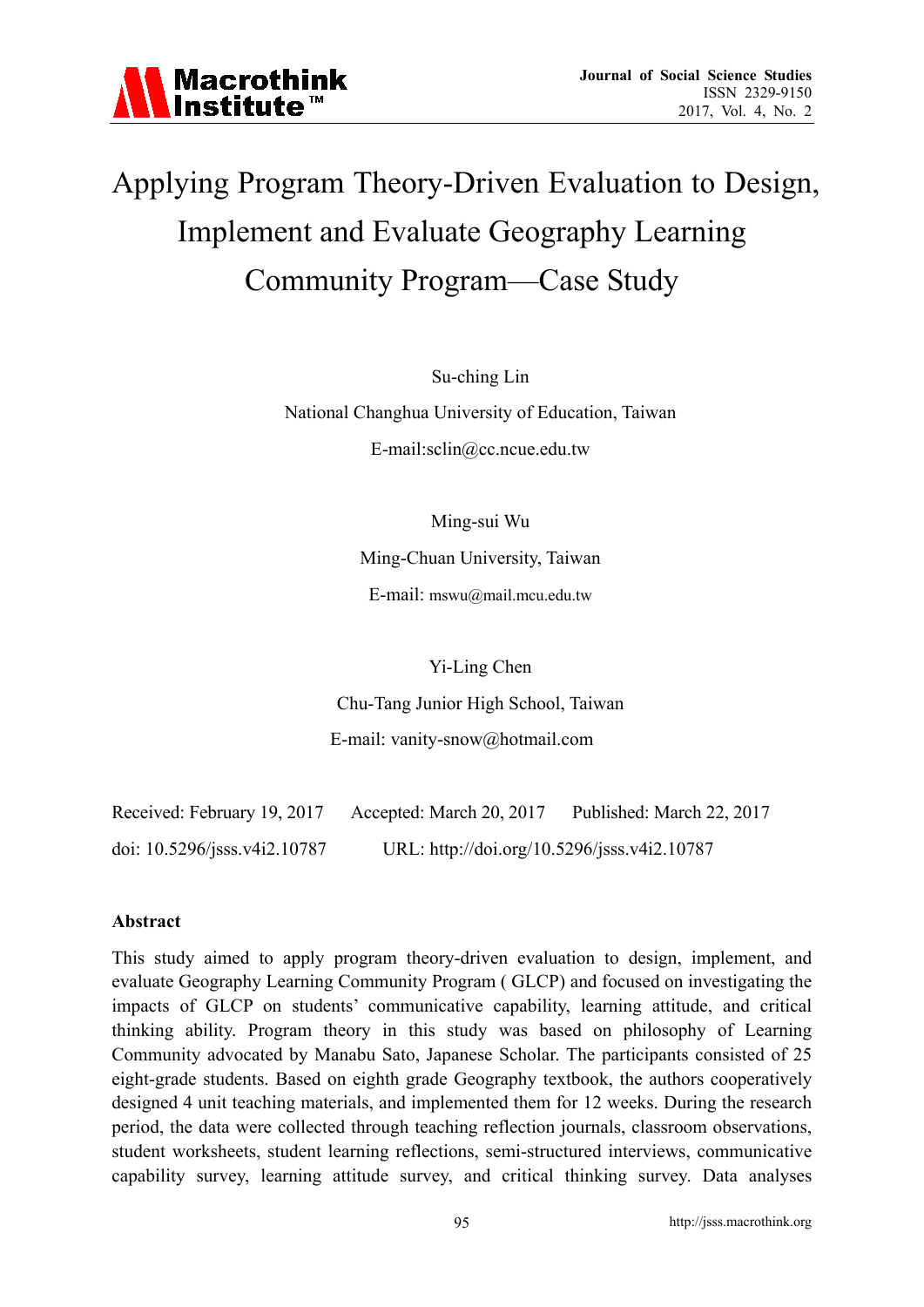

included both qualitative and quantitative methods. Both the analyses of quantitative and qualitative data indicated that GLCP could promote student's interpersonal relationships, learning attitudes, and students' critical thinking abilities.

**Keywords:** Critical thinking, Learning attitude, Learning community, Communicative capability, Program theory-driven evaluation

#### **1. Introduction**

For a long time, the junior high school education in Taiwan has been impacted by entrance examinations, junior high schoolers have to stay in school late to do more practices including a lot of repeating, reciting, and memorizing learning, which make them lack learning motivations. Peers' interaction, exploratory, corporative and reflective learnings in the class are also limited (Pan, 2013). Therefore, if the Taiwanese junior high schools would want to promote students' learning motivation, peers' interaction, and critical thinking ability, it is necessary to change current schooling educational practices. Geography subject in schooling has been regarded as one of important subjects in the schooling. Students would learn patience, carefulness, logical reasoning, and problem resolution from this subject. However, to most of junior high school students, Geography is the boring subject to learn. How to make this subject more interesting to learn is very important to teachers.

More than three decades ago, Manabu Sato, Japanese Scholar, observed schooling phenomenon: schools' assessment system encouraged individual competition and test scores; teachers' teaching emphasized on memorizing instead of practicing; students were isolated and didn't have much interaction with peers in learning activities. Besides, the students didn't understand the meaning and values of the learning and lost the learning motivation and interests, some, even, gave up studies (Sato, 2013; Huang, 2013). In order to overcome the crisis of the students' "escape from learning", Sato has advocated applying the Learning Community (LC) approach in school settings, which created dramatic changes in the Japanese fundamental education. LC is a paradigm shift for teaching and learning. While traditional paradigm focuses on how teachers teach, LC puts more attention to how students learn (Sato, 2012). Based on Sato' opinion, learning should be a sustainable process of constantly weaving the relationship and the meanings. Therefore, Sato claimed, it is very important for students to have dialogues with learning materials, with peers, and with themselves to promote continuous meaningful learning. The role of teacher is to provide guidance to students so they would improve the learning qualities in sharing experiences, dialectics, and connections of their lives (Sato, 2012). Along with the long period of implementing LC, students could enhance their learning capabilities, enjoyed learning, and reached higher academic achievement (Sato, 2013; Huang, 2011). Several related research in Taiwan indicated using LC teaching strategies in reading class could promote students' critical thinking ( Hsu, 2013), learning motivation and reading comprehension (Chen & Shi, 2014; Chen, 2013), and peer's interaction (Syue, 2013). If Manabu Sato's LC teaching strategy could improve the phenomenon of students' giving up learning in Japan, is it suitable to be applied in Taiwan? If LC teaching strategies could promote students' critical thinking, learning motivation, and peer's interaction in reading class, could it also enhance students'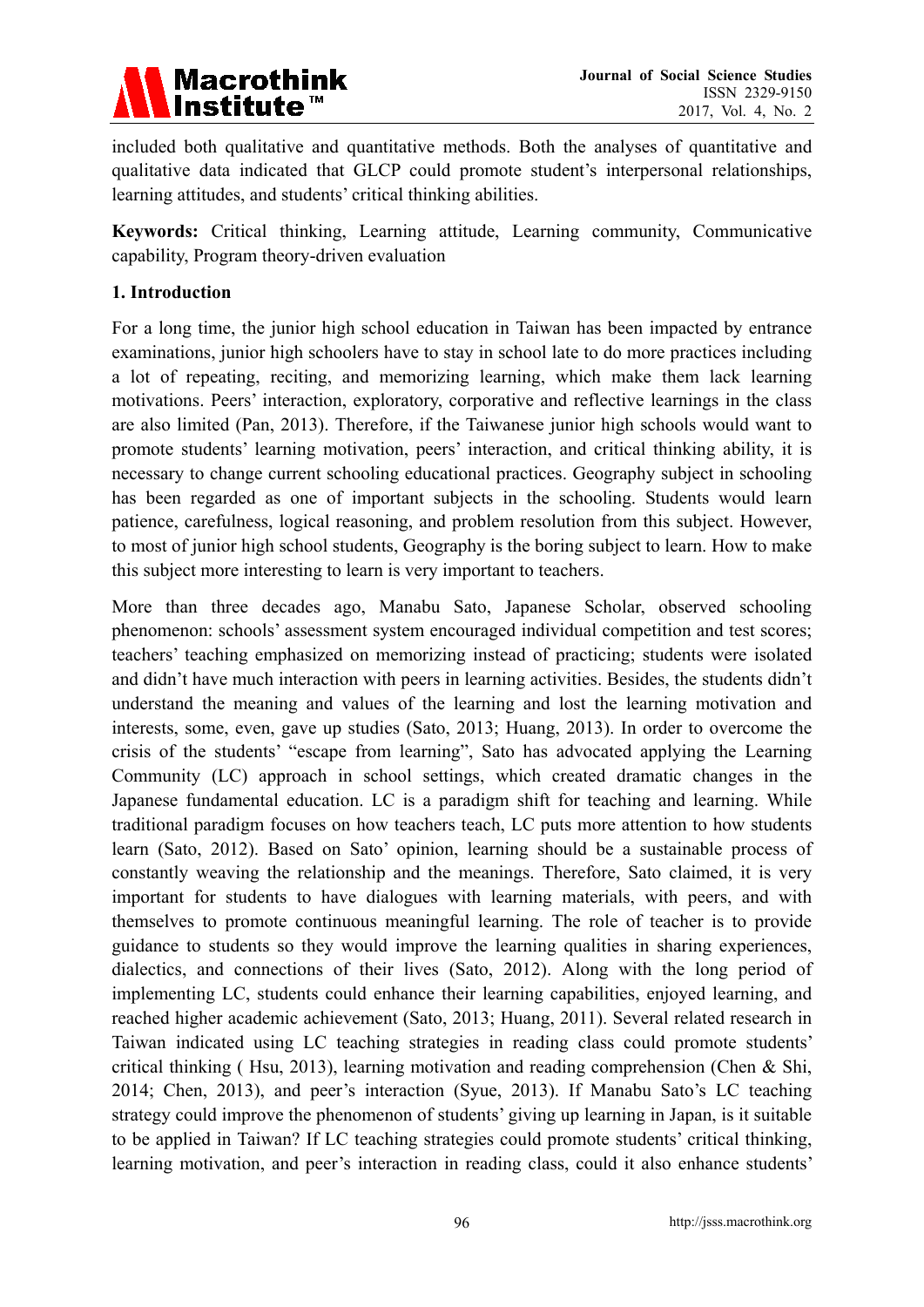

critical thinking, learning motivation, and peer's interaction in the Geography class?

Program evaluation in the past has been studied from various angles, including "method-driven," "black box," and "input/output." Program theory-driven evaluation (PTDE) provides a reasonable alternative to these traditional method-driven approaches that have come up somewhat short in evaluation (Donaldson, 2003). One of the advocators of PTDE, Peter Rossi, described PTDE as "the systematic application of social research procedures in assessing the conceptualization, design, implementation, and utility of social intervention programs" (Rossi & Freeman, 1985, p. 19). PTDE approach can be regarded as a particular type of comprehensive evaluation which involves the construction of a detailed program theory that is used to guide the evaluation (Christie & Alkin, 2012).

Chen (1990) presented two kinds of PT, nomative theory and causal theory. Nomative theory provides guidance on what goals and outcomes should be pursued or examined, whereas causal theory deals with how the program works. Guided by PT conceptual framework, PTDE approach provides a holistic assessment of a program and rich information about how and why a program succeeds or fails in reaching its program goals. This information is very useful to stakeholders in meeting their program accountability and ongoing needs (Chen, 2006). This approach to evaluation practice has become quite popular and now provides a foundation for some of the most widely used textbooks on program evaluation (Donaldson, 2003). As Rosas (2005) said, PTDE enhances program conceptualization and implementation, improves evaluation design sensitivity, facilitates evaluation use, and creates value for stakeholders.

Based on the above, the current study adopted Manabu Sato's LC teaching strategy to teach Geography subject in a junior high school class. Moreover, the current study applied PTDE to design, implement, and evaluate Geography Learning Community Program (GLCP) and focused on investigating the impacts of GLCP on students' communicative capability, learning attitude, and critical thinking ability. Thus, this study was to investigate the following research questions:

1) Do students improve communicative capability after attending GLCP?

- 2) Do students enhance learning attitude after attending GLCP?
- 3) Do students increase critical thinking ability after attending GLCP?

#### **2. Methodology**

The participants in this study consisted of 25 eight-grade students. Based on eight grade textbook, the authors cooperatively designed 4 unit teaching materials and implemented them for 12 weeks. During the research period, the data were collected through teaching reflection journals, classroom observations, student's worksheets, semi-structured interviews, communicative capability survey, learning attitude survey, and critical thinking survey. Data analyses included both qualitative and quantitative methods. The research procedure in the current study was comprised of: 1) constructing logical model of GLCP framework; 2) designing GLCP; 3) implementing and evaluating GLCP, which were described in detail in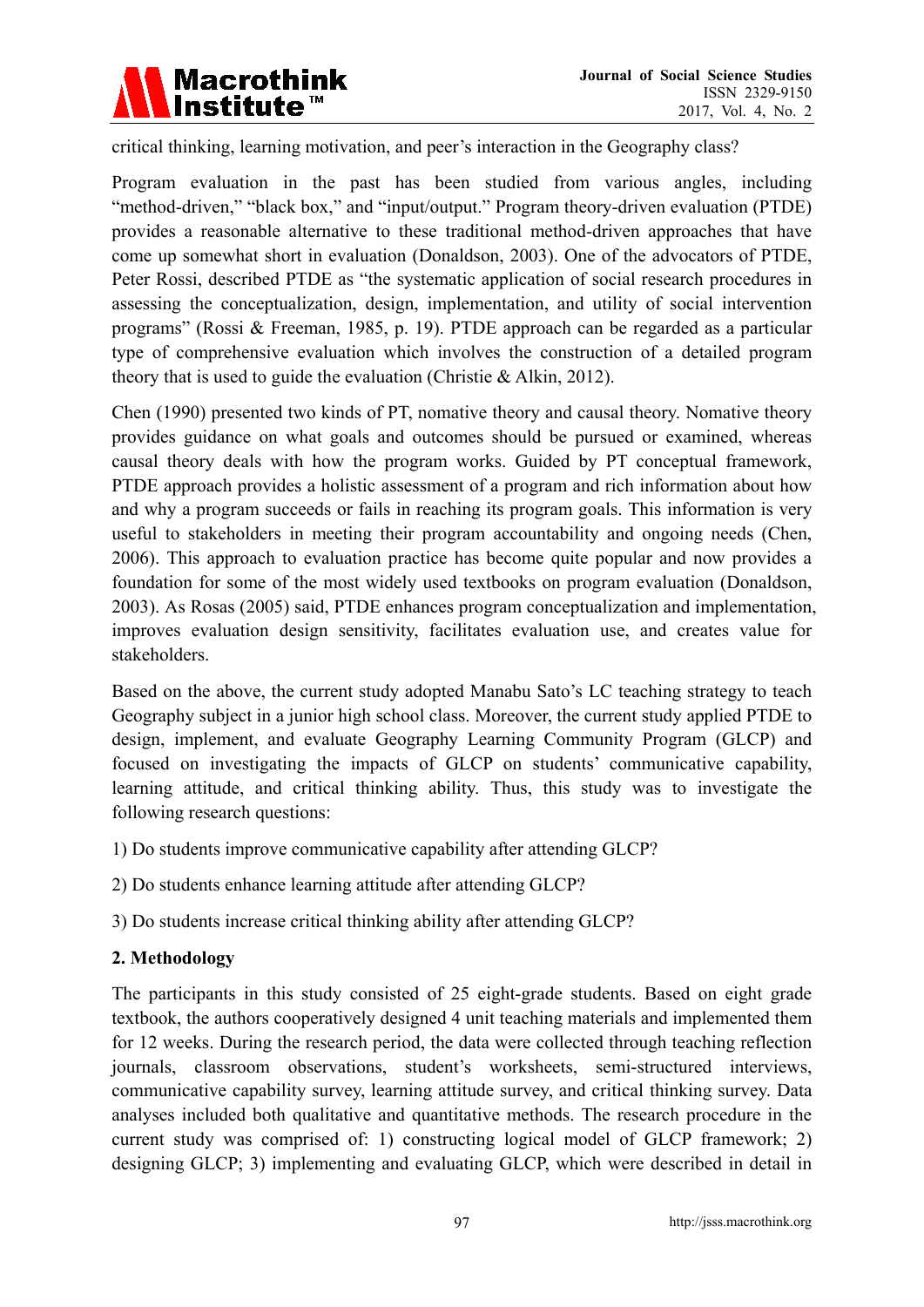

the next following paragraphs.

# *2.1 Constructing Logical Model of GLCP Framework*

First, the authors developed constructing logical model of GLCP framework program theory, which consisted of the following elements, such as principles, sources, components, activities, factors and expected outputs (shown as Figure 1). The details were as follows:

1) GLCP principles:The core concepts of curriculum design include the dialogue with teaching materials, the dialogue with the peers, and the dialogue with oneself.

2) GLCP components: GLCP components majorly include three kinds of learning activities, learning by doing, collaborative learning, and reflective learning. Learning by doing refers to activities of exploration, explanation, induction, assumption, verification, and knowledge construction. Collaborative Learning refers to grouping students. Each group learns to listen to each other, to discuss with peers, and to construct knowledge during peer' sharing their opinions aside from cooperating with peers during doing individual assignments and extensive learning. Reflective learning refers to activities of questioning the teaching materials, reflecting on the processes of learning experiences, and clarifying confusing concepts.

3) GLCP activities: GLCP activities include lesson previews, experimental operation, discussions, filling out the worksheets, providing reflection and feedback, and learning notes.

4) GLCP outputs:The expected outputs include enhancing learning attitudes, improving interpersonal relationships, and critical thinking skills.

5) External factors: The potential external factors may include experimental units and content, teachers' professional ability, teaching time and resources, resource allocation, assessment methods and tools, and parents attitude, etc.



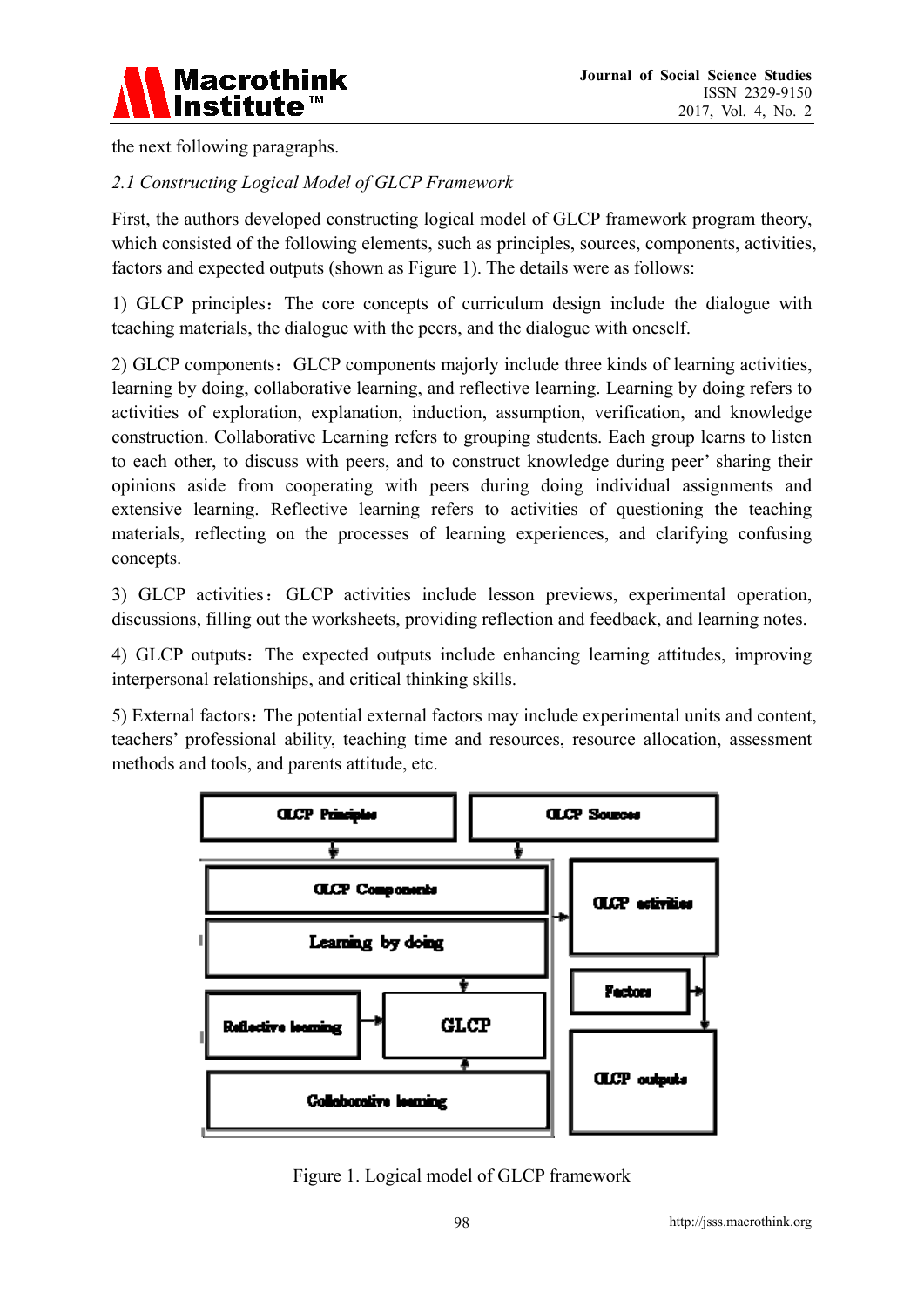

# *2.2 Designing GLCP and Developing Instruments*

Based on logical model of GLCP framework and contents of eight grade textbook, the authors designed GLCP, which consisted of 4 units including "development of the area of south of China", "development of the area of north of China", "development of the area of west of China", and "world geography overview". Each unit was taught for 3 weeks and 45 minute per week. Learning activities of GLCP majorly included learning by doing, collaborative learning, and reflective learning. Every student was asked to preview each lesson before class begin, to attend experimental operation and discuss among the peers during the class, and to fill out the worksheets(such as lesson feedback sheets, activity records) after class.

Three research instruments were developed in this study. The first research instrument, Communicative Capability Survey (CCS) was developed. Sixteen items in CCS were designed to measure five dimensions including empathy, expression, listening, self-disclosure, and peer-interaction. Students were asked to rate the items on a five-point Likert scale anchoring at 1, 2, 3, 4, and 5 ( from strongly disagree to strongly agree). The factor analysis made on data obtained by CCS in the current application reveals that each item in all subscale dimensions produced factor loadings was.73. The overall internal consistency (Cronbach's  $\alpha$ )  $=$ . 86) for the scale in the current sample was good. The Cronbach's  $\alpha$  for the three subscales ranged from .72 to .86, indicating good internal consistencies of the items within each subscale.

The second research instrument, Learning Attitude Survey (LAS) was developed. Twenty-two items in LAS were designed to measure five dimensions of toward one's self, curriculum, instructor, classmates, and learning resources. Students were asked to rate the items on a five-point Likert scale anchoring at 1, 2, 3, 4, and 5 ( from strongly disagree to strongly agree). The factor analysis made on data obtained by LAS in the current application reveals that each item in all subscale dimensions produced factor loadings was.64. The overall internal consistency (Cronbach's α = . 90) for the scale in the current sample was good. The Cronbach's  $\alpha$  for the three subscales ranged from .75 to .86, indicating good internal consistencies of the items within each subscale.

The third research instrument, Critical Thinking Survey (CTS) was developed. Twenty items in CTS were designed to measure five dimensions including six dimensions of logical thinking, analytic ability, open-mindedness, curiosity of intellectual, and reflective thinking. Students were asked to rate the items on a five-point Likert scale anchoring at 1, 2, 3, 4, and 5 ( from strongly disagree to strongly agree). The factor analysis made on data obtained by LAS in the current application reveals that each item in all subscale dimensions produced factor loadings was.42. The overall internal consistency (Cronbach's  $\alpha$  = 88) for the scale in the current sample was good. The Cronbach's α for the three subscales ranged from .58 to .83, indicating good internal consistencies of the items within each subscale.

#### *2.3 Implementing and Evaluating GLCP*

The current study adopted Manabu Sato's LC approach to teach Geography subject in a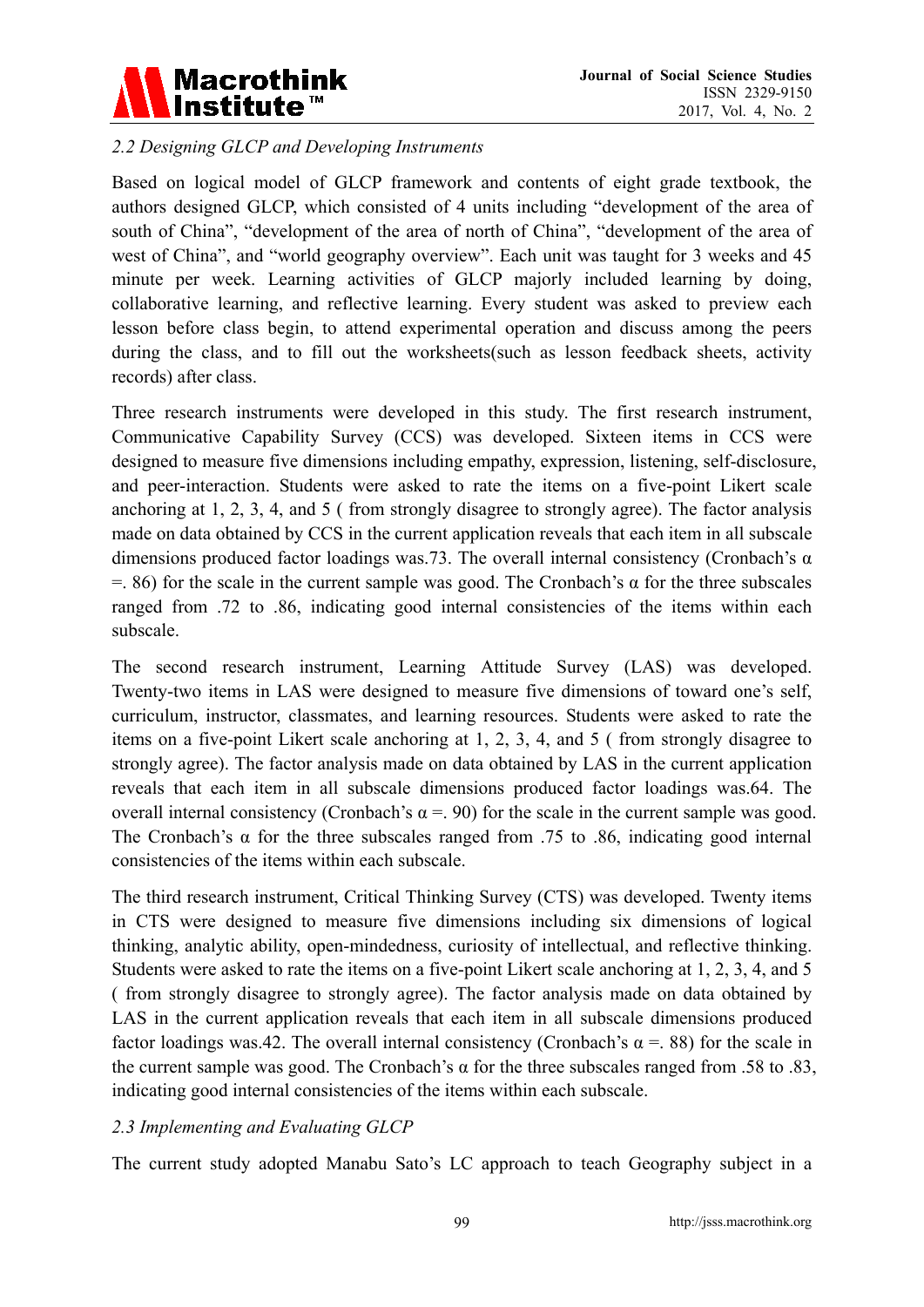

junior high school class and applied PTDE to design, implement, and evaluate GLCP. During the period of program implementation, the authors based on evaluation questions applied several tools to collect data in order to assess outcomes and impacts of the program. However, the current study only focused on presenting the impacts of GLCP on students' communicative capability, learning attitude, and critical thinking ability in this paper.

### **3. Findings**

## *3.1 The Influences of GLCP on Students' Communicative Capability*

Table 1 showed difference analysis results, which indicated that significant differences between *pre*-test scores and *post*-test scores in communicative capability survey, including dimensions of empathy(*t*=-10.53, *p*<.001), expression(*t*=-12.96, *p*<.001), listening(*t*=-11.80,  $p \leq 0.001$ ), self-disclosure ( $t = -9.88$ ,  $p \leq 0.001$ ), peer-interaction( $t = -9.29$ ,  $p \leq 0.001$ ), and overall  $(t=19.13, p \leq 0.001)$ . Significant results indicated that *post*-test had higher scores on dimensions of communicative capabilities and overall than that of *pre*-test.

|                  | Pre-test |           | Post-test |           |             |
|------------------|----------|-----------|-----------|-----------|-------------|
|                  | $(N=25)$ |           | $(N=25)$  |           |             |
| Dimensions       | M        | <b>SD</b> | M         | <b>SD</b> | t           |
| empathy          | 3.49     | 1.16      | 4.53      | 0.41      | $-10.53***$ |
| expression       | 2.95     | 0.61      | 4.32      | 0.39      | $-12.96***$ |
| listening        | 3.11     | 0.38      | 4.33      | 0.37      | $-11.80***$ |
| self-disclosure  | 3.24     | 0.60      | 4.48      | 0.32      | $-9.88***$  |
| peer-interaction | 2.99     | 0.54      | 4.04      | 0.48      | $-9.29***$  |
| overall          | 3.15     | 0.38      | 4.34      | 0.30      | $-19.13***$ |

|  |  | Table 1. <i>t</i> -test of dimensions of communicative capability survey |  |  |  |  |
|--|--|--------------------------------------------------------------------------|--|--|--|--|
|--|--|--------------------------------------------------------------------------|--|--|--|--|

\*\*\**p*<.001.

The qualitative data analysis also showed that most of students were affected by GLCP. First, students learned how to respect, share, and express. Due to team grouping, students were sitting together, which was helpful to create discussion climate for students. In the ongoing class activities, they started learning how to share and express their own opinions and tried to make a connection and inductions between what they learned and what they discussed. Most of the students provided very positive feedback on how GLCP impacted them on learning to share, respect and express. For examples:

*I was more willing to discuss with the classmates initiatively when I had questions because we sat together. (160503 Sho Da's lesson feedback sheets)* 

*We had more interaction when we communicated with the teammates than when we only had the instructor's lecture in the class. (160507 Sho Chuan's lesson feedback sheets)*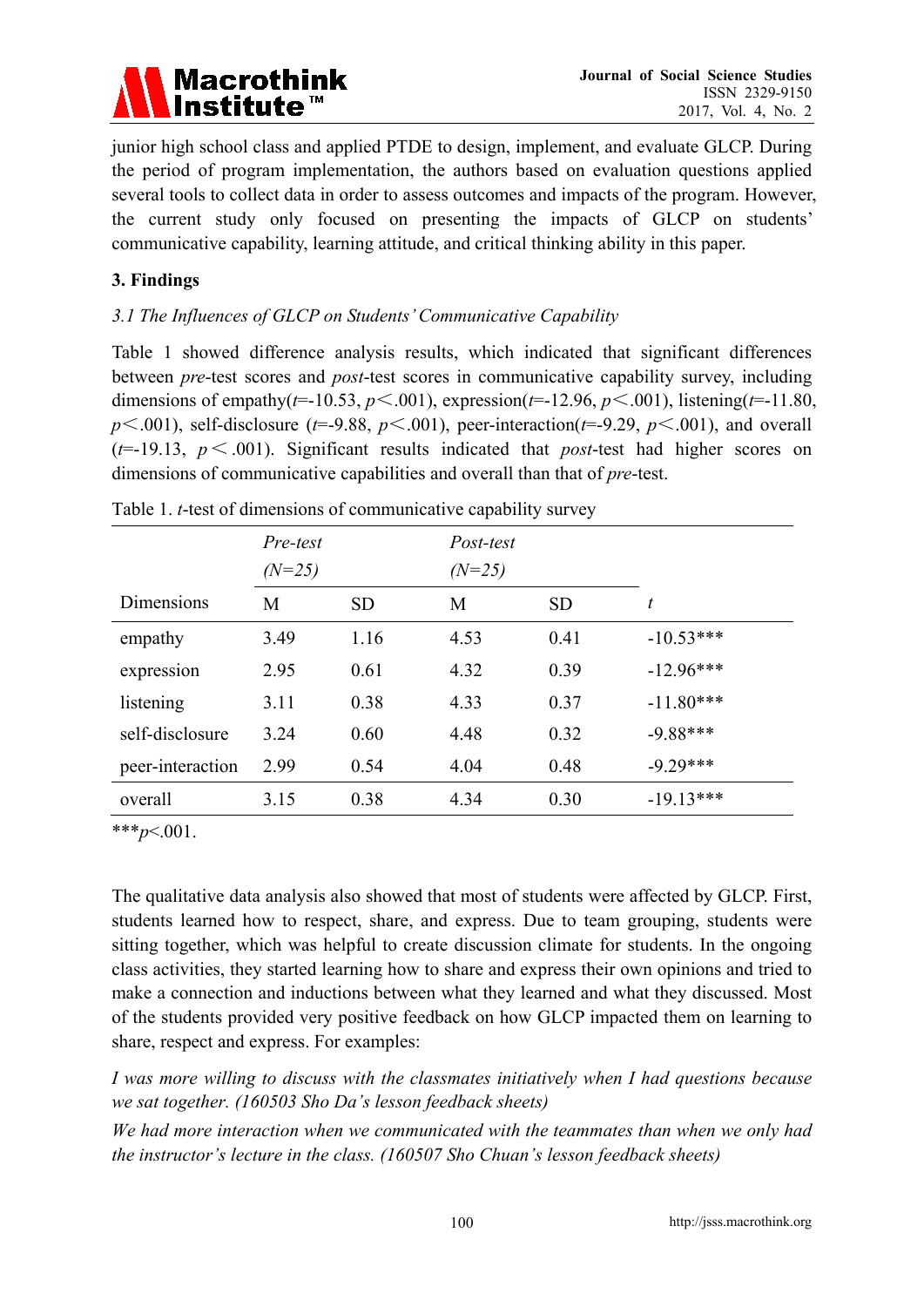

*I enjoyed in the Geography class much more now because I could discuss with the classmates. Also, I would not understand what people were discussing if I didn't pay enough attention in the class. (160511 the interview with Sho Chuan)* 

Second, students learned how to mutual tolerance and cooperation with the teammates. Random grouping challenged the students' capabilities to get along with people; most of them were doing well and cooperative. They were able to cooperatively make an effort to get the honors when they had any challenges. Students who were lower academic achievement would still like to give a try and ask questions. Students who had higher academic achievement were also willing to help classmates and accepted the various responses from the others. Some of them shared their experiences as follows:

*Actually, I didn't like to speak up because I seldom provided the correct answers. But it required us to discuss together in the class activities to get the scores. Therefore, I started trying to provide my own opinion. Surprisingly the teammates respected and tolerated me. They showed their appreciation to me when I got the answers correct. (160519 the interview with Sho Ling)* 

*In the class activity entitled "World Overview: Climate", all members in each group were working very hard to read the textbooks and the reference books borrowed from the library, and made World Climate Map together. all participated the works. (160504 classroom observation)* 

*The students in Group #3 were getting much better in the classes recently. They were all keen on the discussions and gained more scores for the team. (160505 classroom observation)* 

Bases on above qualitative and quantitative analyses, this study confirmed that GLCP provided remarkable positive influences on students' empathy, expression, listening, self-disclosure, and peer-interactions in the case study.

#### *3.2 The Influences of GLCP on the Students' Learning Attitudes*

Table 2 showed difference analysis results, which indicated that significant differences between *pre*-test scores and *post*-test scores in learning attitude survey, including dimensions of toward one's self(*t*=-14.45, *p*<.001), curriculum (*t*=-11.33, *p*<.001), instructor (*t*=-10.27,  $p \leq .001$ ), classmates( $t = -6.83$ ,  $p \leq .001$ ), learning resources ( $t = -6.75$ ,  $p \leq .001$ ), and overall  $(t=15.55, p \leq 0.001)$ . Significant results indicated that *post*-test had higher scores on dimensions of learning attitudes and overall than its counterpart.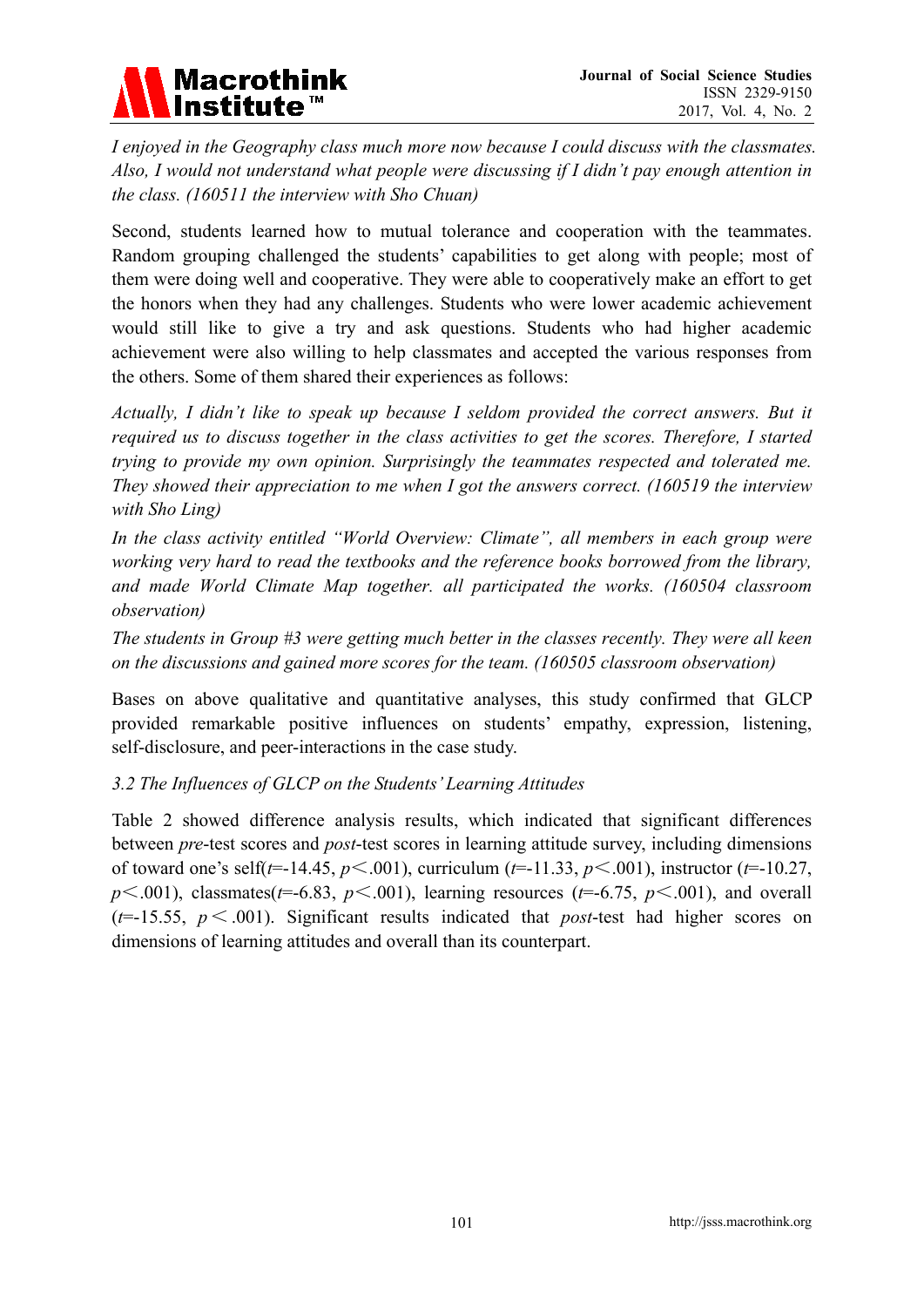# **Macrothink**

|                    | Pre-test |           | Post-test |           |             |
|--------------------|----------|-----------|-----------|-----------|-------------|
|                    | $(N=25)$ |           | $(N=25)$  |           |             |
| Dimensions         | M        | <b>SD</b> | M         | <b>SD</b> | t           |
| One's self         | 2.93     | 0.38      | 4.01      | 0.34      | $-14.45***$ |
| curriculum         | 2.63     | 0.36      | 4.11      | 0.51      | $-11.33***$ |
| instructor         | 3.03     | 0.26      | 4.11      | 0.53      | $-10.27***$ |
| classmates         | 3.12     | 0.43      | 4.03      | 0.57      | $-6.83***$  |
| learning resources | 3.14     | 0.45      | 3.90      | 0.46      | $-6.75***$  |
| overall            | 2.98     | 0.23      | 4.02      | 0.34      | $-15.55***$ |

Table 2. t-tests of dimensions of learning attitude survey

\*\*\**p*<.001.

The qualitative data analysis also showed that most of students were affected by GLCP. First, students' self-learning attitude got toward positivity. Those students who used to be quiet in the class and seldom participated in the discussion were getting more active after attending GLCP. As some of them shared:

*I could feel myself concentrated on the class much better because the classmates would remind me of paying attention. (160511 Sho Gi's activity records)* 

*Honestly to say, I didn't like Geography very much before but I involved myself in class discussion more often now. (160516 Sho Shin's lesson feedback sheets)* 

*I would initiatively answer the questions to gain the scores and I spoke seriously; otherwise, I felt embarrassed. Therefore, I usually did my homework earlier and prepared the classes. I would search the internet if I had any questions. (160514 Sho Chen's activity records)* 

Moreover, some of students paid more attention on other geographic issues in the daily life after they learned the relevant geographical concepts in the class. As Sho Yan said:

*After the "World Overview: Climate" activity, I was not against reading map any more. I would try to read the maps on other subjects when I saw those now. (160511 Sho Yan's activity records)* 

Second, students enjoyed the Geography class and learning style, collaborative learning, which was different from traditional teacher-centered instruction, so it raised the students' learning motivation and make learning more fun in the class. Some students provided very positive feedbacks on enjoying the Geography classes and teaching style. For examples:

*I was interested in Geography because of those amusing activities in the classes. (160506 Sho Ming's weekly learning notes)* 

*It raised my interest in learning Geography through the various learning activities and some of games. Also I concentrated my attention in the class in order to get a better score in the competition. (160513 the interview with Sho Zhen)*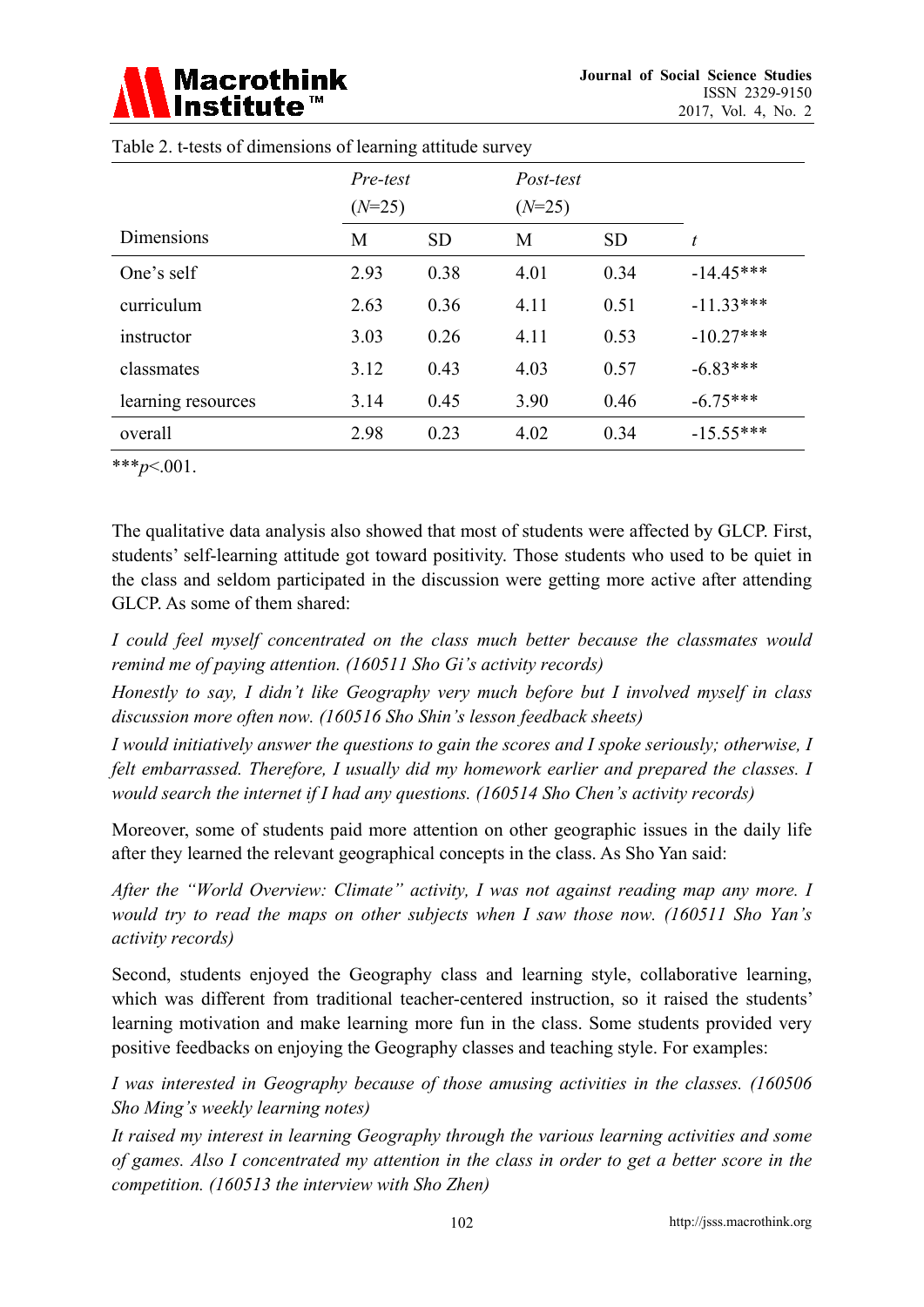# Macrothink<br>Institute™

*I preferred collaborative learning in which I was able to pay more attention in the team. (160515 Sho Yin's lesson feedback sheets)* 

*It was not boring anymore in Geography class because I could discuss with my classmates. (160517 the interview with Sho Yu)* 

*I listened more carefully in Geography class because it required the team works. (160518 the interview with Sho Hang)* 

During classroom observation, the authors also discovered that students more involved themselves in learning.

*I was able to tell from their eyes and faces that those students were fully concentrated in the team contest. (160509 classroom observation)* 

*Usually, the children felt they participated more in the collaborative teaching. (160413 classroom observation)* 

Third, teachers and students or peers were getting closer psychologically. Collaborative learning provided students' sense of security and trust in the learning environment which was helpful to get the instructor and their students closer. The instructor shared her teaching reflection journals as follows:

*I felt so happy because some students came to my office actively to help me carry the textbooks and equipment before the class began. (160329 teaching reflection journal)* 

*Sho Gi thanked to me after the class; besides that he really liked the "Little Live Reporter" activity, but also he appreciated that teachers and team members patiently listened to him even though he was stammering in the presentation. (160329 teaching reflection journal)* 

*The relationship between students and me was getting closer. They smiled to me and initiatively greeted me. (160503 teaching reflection journal)* 

In addition, some students shared their learning experiences in Geography class, for examples:

*It was a lot fun in the Geography class because I could learn with my classmates together. (160523 Sho Zong's activity records)* 

*I was able to be more concentrated and involved in the class because I had the sense of participation. (160525 Sho Shue's lesson feedback sheets)* 

*It was great to discuss with people because I had teammates. (160524 Sho Yi's lesson feedback sheets)* 

Fourth, some students utilized library or internet resources to enhance their knowledge of Geography in order to get better team score in the class activities or simply motivated by the enthusiasm in Geography class. Some of them shared their experiences. For examples:

*Our team borrowed books from the library in order to answer the questions promptly in the last few weeks. (160504 Sho Shing's lesson feedback sheets)* 

*I really enjoyed the "World Overview: Nations" activity. I learned about some characteristics of several famous countries in the world through the event. Sho Zong and I*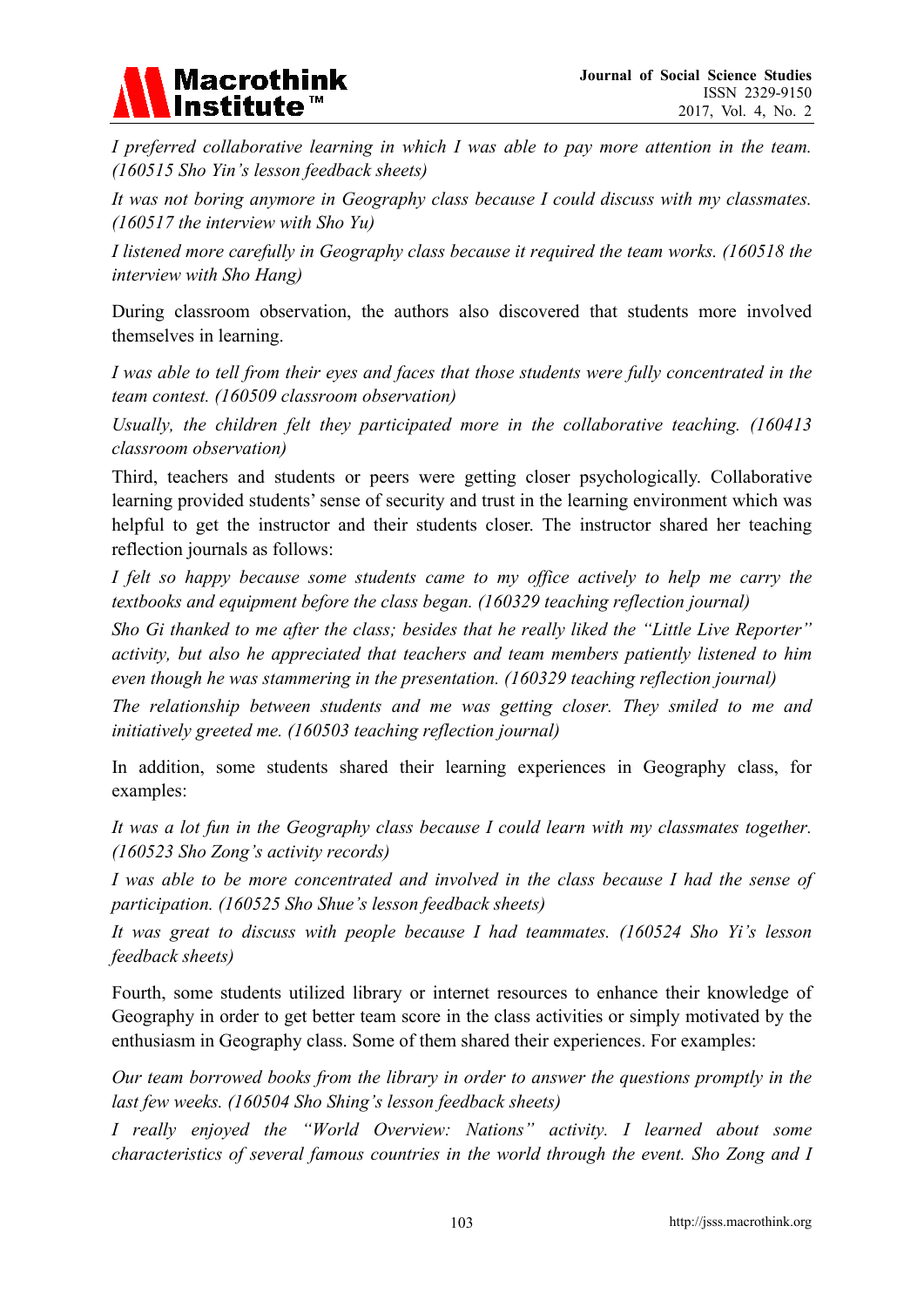

*also went to the library to search for the introduction of other countries. (160511 Sho Chen's lesson feedback sheets)* 

Based on the above analyses, this study confirmed that the GLCP provided remarkable positive influences on students' attitudes to themselves, curriculum, the instructor, classmates and using learning resources in the case study.

### *3.3 The Influences of GLCP on the Students' Capabilities of Critical Thinking*

Table 3 showed difference analysis results, which indicated that significant differences between *pre*-test and *post*-test in critical thinking survey, including six dimensions of logical thinking ( $t=$ -2.88,  $p$ <.01), analytic ability ( $t=$ -3.90,  $p$ <.001), open-mindedness ( $t=$ -5.77,  $p$  $\leq$ .001), curiosity of intellectual (*t*=-2.66, *p* $\leq$ .01), reflective thinking (*t*=-2.50, *p* $\leq$ .01), and overall (*t*=-3.71, *p*<.001). Significant results indicated *post*-test had higher scores on dimensions of learning attitudes and overall than that of *pre*-test.

|                           | Pre-test |           | <i>Post</i> -test |           |            |
|---------------------------|----------|-----------|-------------------|-----------|------------|
|                           | $(N=25)$ |           | $(N=25)$          |           |            |
| <b>Dimensions</b>         | M        | <b>SD</b> | M                 | <b>SD</b> | t          |
| logical thinking          | 3.00     | 0.44      | 3.37              | 0.86      | $-2.88**$  |
| analytic ability          | 2.99     | 0.41      | 3.45              | 0.74      | $-3.90***$ |
| open-mindedness           | 3.23     | 0.33      | 3.88              | 0.69      | $-5.77***$ |
| curiosity of intellectual | 3.09     | 0.51      | 3.37              | 0.80      | $-2.66**$  |
| reflective thinking       | 3.05     | 0.55      | 3.39              | 0.93      | $-2.50**$  |
| overall                   | 3.04     | 0.36      | 3.44              | 0.78      | $-3.71***$ |

#### Table 3. t-tests of dimensions of critical thinking survey

\*\**p*<.01. \*\*\**p*<.001.

The qualitative data analysis also showed that most of students were able to constantly enhance their logical expression, open-minded learning and sharing, curiosity of intellectual, reflective thinking, which were described in the next following paragraphs.

First, students presented their opinions logically. In the second half of the current study, the instructor found that most of the students were able to talk about the subjects easily and presented their opinions logically. As she said:

*I was able to discover that students could provide more organized presentations; most of them were able to talk confidently. (160524 classroom observation)* 

Moreover, some of students shared their experiences in presentation as follows: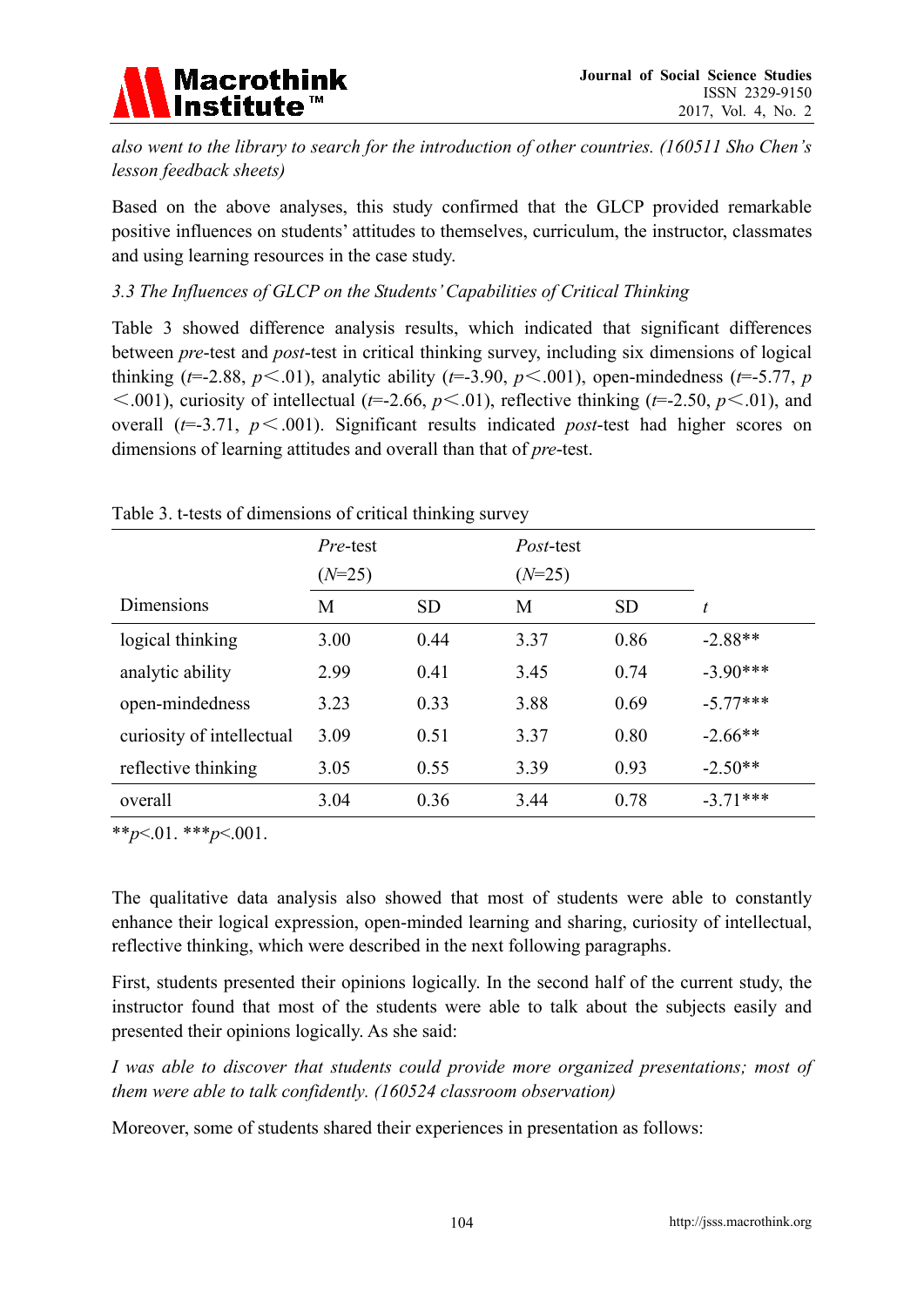

*I was not that nervous as before because team work provided me more opportunities to have presentations and speeches. (160513 Sho Zhen's lesson feedback sheets)* 

*I would think of the orders in my mind before the presentations. My capabilities of expression were getting improved. (160521 Sho Yee's lesson feedback sheets)* 

*It seemed my expression was getting a lot better after the several presentations in the classes. (160524 the interview with Sho Yi)* 

Second, students were able to cooperate and learn together under the comfortable environment. They were also open-minded to accept the opinions from all teams and enjoy the diversities. As they said:

*As long as someone would like to help you, any issues could be resolved. My teammates were all very zealous; they were willing to provide their assistances on a lot of difficult issues. (160504 the interview with Sho Yan)* 

*Everyone would learn together in the discussion; we learned the new knowledge by sharing the experiences. (160515 the interview with Sho Yin)* 

*I was able to resolve my own questions in my group and help other teammates who had problems. (160522 Sho Shing's lesson feedback sheets)* 

Third, students kept the curiosity to pursue new knowledge in the class. It could only ignite the enthusiasm of learning in the short class time; students started to have endless eager on the pursuit of knowledge. Some of them would use their spare time to search for the extra information to broaden horizons after discussions in the class. As they said:

*I would look for the information in the library myself if I was curious on something discussed in the class. (160509 Sho Wei's lesson feedback sheets)* 

*Sometimes I would browse websites at home to search for what I learned in the class because I would like to learn more and to understand thoroughly. (160525 Sho Shue's lesson feedback sheets)* 

Fourth, students constantly reflected on self-learning process. Each group conducted self-assessment on learning processes weekly in the end of each stage of curricular activities. Most of them were able to review and modify self-learning process. As they said:

*Thanks for Sho Zhen's help. I hope I could be more valiant when I answer the questions. (160506 Sho Ming's lesson feedback sheets)* 

*I should have initiatively researched and prepared more data in order to provide the correct answers for the questions. (160507 Sho Chi's lesson feedback sheets)* 

Based on the above analyses, this study confirmed that the GLCP provided remarkable positive influences on logical thinking, analytic ability, open-mindedness, curiosity of intellectual and reflective thinking in the case study.

#### **4. Discussions and Conclusions**

This study aimed to apply program theory-driven evaluation to design, implement, and evaluate Geography Learning Community Program (GLCP) and focused on investigating the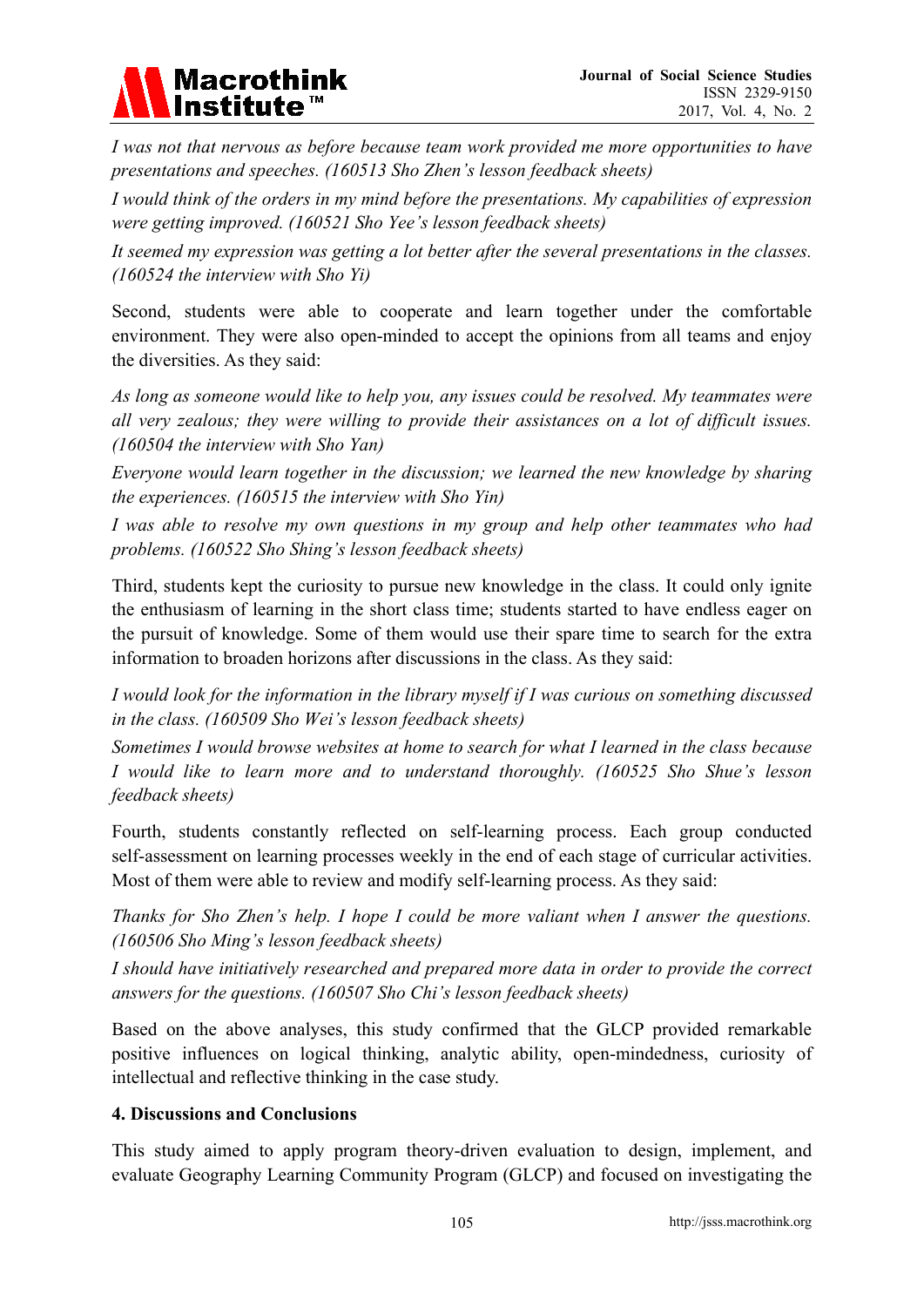

impacts of GLCP on students' communicative capability, learning attitude, and critical thinking. Three findings were found in this study. First, GLCP provided remarkable positive influences on students' communicative capability such as the students' similarity responses, expression, listening, self-disclosure and social interactions in the case study. This finding resembles that of Sato (2013) to some extent also support claims of Syue (2013), in that LC is believed to be capable of helping students to increase peer's interaction. One of the reasons for increasing GLCP students' communicative capacity is probably that due to team grouping, students were sitting together and were asked to finish learning tasks collaboratively, which benefited to create interaction environment for students. Second, GLCP made significant positive influences on students' learning attitude such as the students' attitudes to themselves, classes, instructors, classmates and learning resources in the case study. This finding is similar to that of Chen and Shi (2014) to some extent also support claims of Chen (2013), in that LC is believed to be capable of helping students to enhance learning attitude . One of the reasons for improving GLCP students' learning attitude is probably that because of students enjoying learning styles which was different from traditional teacher-centered instruction, so GLCP raised the students' learning motivation and make learning more fun in the class. Third, GLCP provided significant positive influences students' critical thinking such as systemic analysis, open-mindedness, curiosity of intellectual and reflection thinking. This finding resembles that of Hsu (2013) to some extent also support claims of Sato (2013), in that LC is believed to be capable of helping students to increase critical thinking ability. One of the reasons for improving GLCP students' critical thinking ability is probably that because of students being open-minded to accept the opinions from all teams and enjoy the diversities. Moreover, students used their spare time to search for the extra information to broaden horizons after discussions during attending GLCP.

To sum up, students improved their communicative capability, learning attitude, and critical thinking ability after GLCP because LC teaching strategy, which stressed learning by doing, collaborative learning, and reflective learning could make students enjoy learning processes and reflecting their own learning progress which was different from traditional teacher-centered instruction.

#### **Acknowledgement**

The authors would like to thank the Ministry of Science and Technology, Taiwan for financially supporting this research under Contract No. MOST 105-2410-H-018 -017 -MY2

#### **References**

Chen, H. T. (1990b). *Theory-driven evaluations*. Newbury-Park, CA: Sage.

Chen, H. T. (2006). A theory-driven evaluation perspective on mixed methods research. *Research in the Schools*, *13*(1), 75-83.

Chen, M. L., & Shi, H. S. (2014). Combined with the concept of Mind Mapping and Learning Community to student's reading course. *Taiwan Education Review Monthly*, *3*(6), 31-36.

Chen, X. X. (2013). *Handbook of textbook-based reading comprehension instruction*. Taipei,